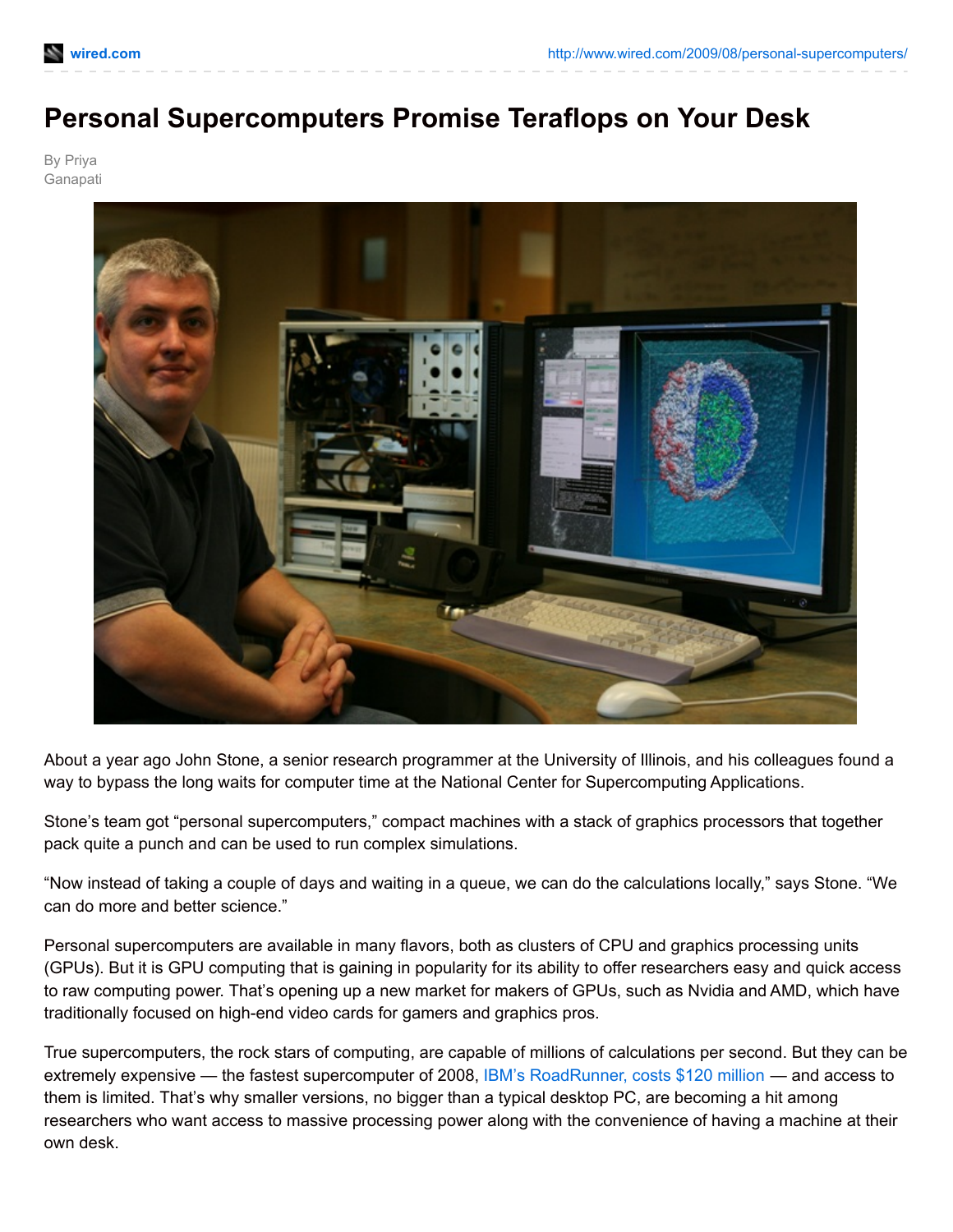"Personal supercomputers that can run off a 110 volt wall circuit allow for a significant amount of performance at a very reasonable price," says John Fruehe, director of business development for serve and workstation at AMD. Companies such as Nvidia and AMD make the graphics chips that personal [supercomputer](http://www.nvidia.com/object/tesla_supercomputer_wtb.html) resellers assemble into personalized configurations for customers like Stone.

Demand for these personal supercomputers grew at an average of 20 percent every year between 2003 and 2008, says research firm IDC. Since Nvidia introduced its Tesla personal supercomputer less than a year ago, the company has sold more than 5,000 machines.

"Earlier when people talked about supercomputers, they meant giant Crays and IBMs," says Jie Wu, research manager for technical computing at IDC. "Now it is more about having smaller clusters."

Today, most U.S. researchers at universities who need access to a supercomputer have to submit a proposal to the National Science Foundation, which funds a number of [supercomputer](http://www.wired.com/wiredscience/2008/03/nsf-head-cluste/) centers. If the proposal is approved, the researcher gets access to an account for a certain number of CPU hours at one of the major supercomputing centers at the universities of San Diego, Illinois or Pittsburgh, among others.

"Its like waiting in line at the post office to send a message," says Stone. "Now you would rather send a text message from your computer rather than wait in line at the post office to do it. That way it is much more time efficient."

Personal supercomputers may not be as powerful as the mighty mainframes, but they are still leagues above their desktop cousins. For instance, a four-GPU Tesla personal [supercomputer](http://www.nvidia.com/object/tesla_supercomputer_wtb.html) from Nvidia can offer 4 teraflops of parallel supercomputing performance with 960 cores and two Intel Xeon 5500 Series Nehalem processors. That's just a fraction of the IBM RoadRunner's 1 petaflop speed, but it's enough for most researchers to get the job done.

For researchers, this means the ability to run calculations faster than they can with a traditional desktop PC. "Sometimes researchers have to wait for six to eight hours before they can have the results from their tests," says Sumit Gupta, senior product manager at Nvidia. "Now the wait time for some has come down to about 20 minutes."

It also means that research projects that typically would have never get off the ground because they are deemed too costly and too resource and time intensive now get the green light. "The cost of making a mistake is much lower and a lot less intimidating," says Stone.

The shift away from large supercomputers to smaller versions has also made research more cost effective for organizations. Stone, who works in a group that develops software used by scientists to simulate and visualize biomolecular structures, says his lab has 19 personal supercomputers shared by 30 researchers. "If we had what we wanted, we would run everything locally because it is better," says Stone. "But the science we do is more powerful than what we can afford."

The personal supercomputing idea has also gained momentum thanks to the emergence of programming languages designed especially for GPU-based machines. Nvidia has been trying to educate programmers and build support for CUDA, the C language programming environment created specifically for parallel programming the company's GPUs. Meanwhile, AMD has declared its support for OpenCL (open computing language) this year. OpenCL is an industry standard programming language. Nvidia says it also works with developers to support OpenCL.

Stone says the rise of programming environments for high performance machines have certainly made them more popular. And while portable powerhouses can do a lot, there is still place for the large mainframe supercomputers. "There are still the big tasks for which we need access to the larger supercomputers," says Stone. "But it doesn't have to be for every thing."

Photo: John Stone sits next to a personal supercomputer- a quad-core Linux PC with 8GB of memory and 3 GPUs (one NVIDIA Quadro FX 5800, and two NVIDIA Tesla C1060) each with 4GB of GPU memory/ Kirby Vandivort